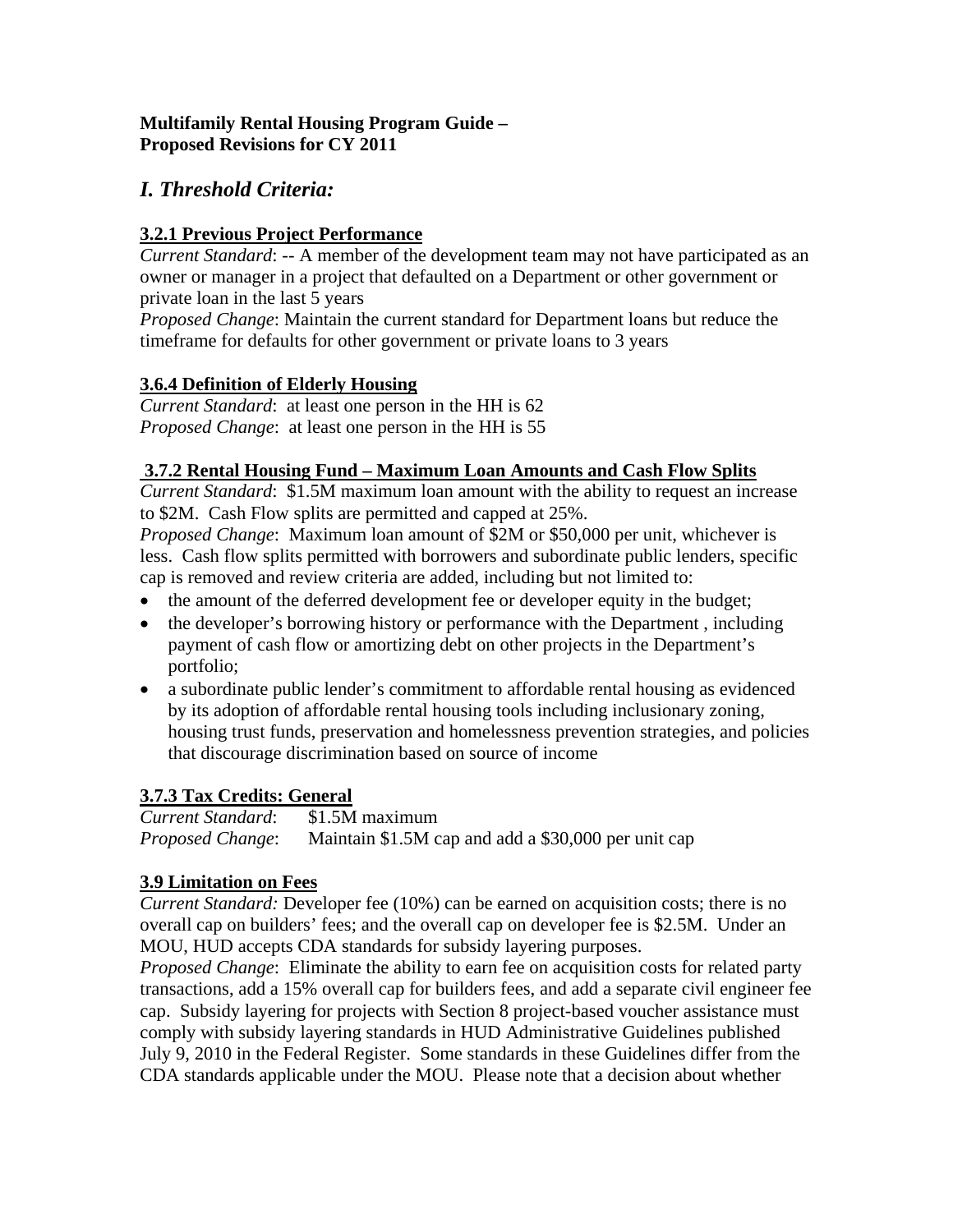CDA or HUD will perform the subsidy layering review for projects with Section 8 project-based assistance is under discussion.

# *II. Scoring Criteria*

*Proposed Changes:* Total points have been reduced from 325 to 305, with a resulting increased emphasis on Development Team Experience, Development Quality and Market Studies. General changes include:

- ability to deduct points for development team members with significant construction or project completion problems
- setting the Minimum Reserve for Replacement at \$300 per unit per year for all projects; currently senior projects have a \$250/unit/year minimum
- increasing the minimum Debt Service Ratio in the first year from 1.1 to 1 in the first year to 1.15 to 1. For all other amortizing debt the ratio was increased from 1 to 1 to 1.1 to 1.
- Clarifying and strengthening development quality standards related to green and energy efficiency.

# **4.1.3 Financial Capacity of Development Team**

*Current Standard***:** 20 points total with full points for net worth over 25% of total development costs (TDC) and liquid assets at 4% of TDC.

*Proposed Change*: 25 points total with the additional 5 points for liquid assets of 10% of TDC

### **4.1.4, Nonprofit, PHA and MBE/WBE Involvement**

*Current Standard*: 15 points for Nonprofits or PHAs with controlling ownership interest, 10 points for controlling interest by M/WBE. 5 or 10 points for lesser involvement by any of the entities with incentives for using community-based nonprofits *Proposed Change*: Total points for controlling ownership set at 10 for nonprofits, PHAs and M/WBE. 5 points for lesser involvement and elimination of incentives to use community-based nonprofits other than CHODOs.

#### **4.2.2 Income Targeting**

*Current Standard*: 25 points total with 5 bonus points for providing 10% of the units at 30% AMI and 20 points based on weighted average including 60%AMI and below. *Proposed Change*: Reduce total points to 20 retaining the 5 bonus points for units at 30% AMI. The remaining 15 points are for income targeting based on a weighted average for unit at or below 50%AMI.

#### **4.2.3 Housing for Individuals with Disabilities**

*Current Standard*: 5 bonus points for projects that target up to 10% of the units to persons with disabilities.

*Proposed Change*: The disabled household must be at 50% AMI or below to receive the 5 bonus points. The market study must also show a demand for the 50% AMI disability units.

# **4.2.5 Tenant Services**